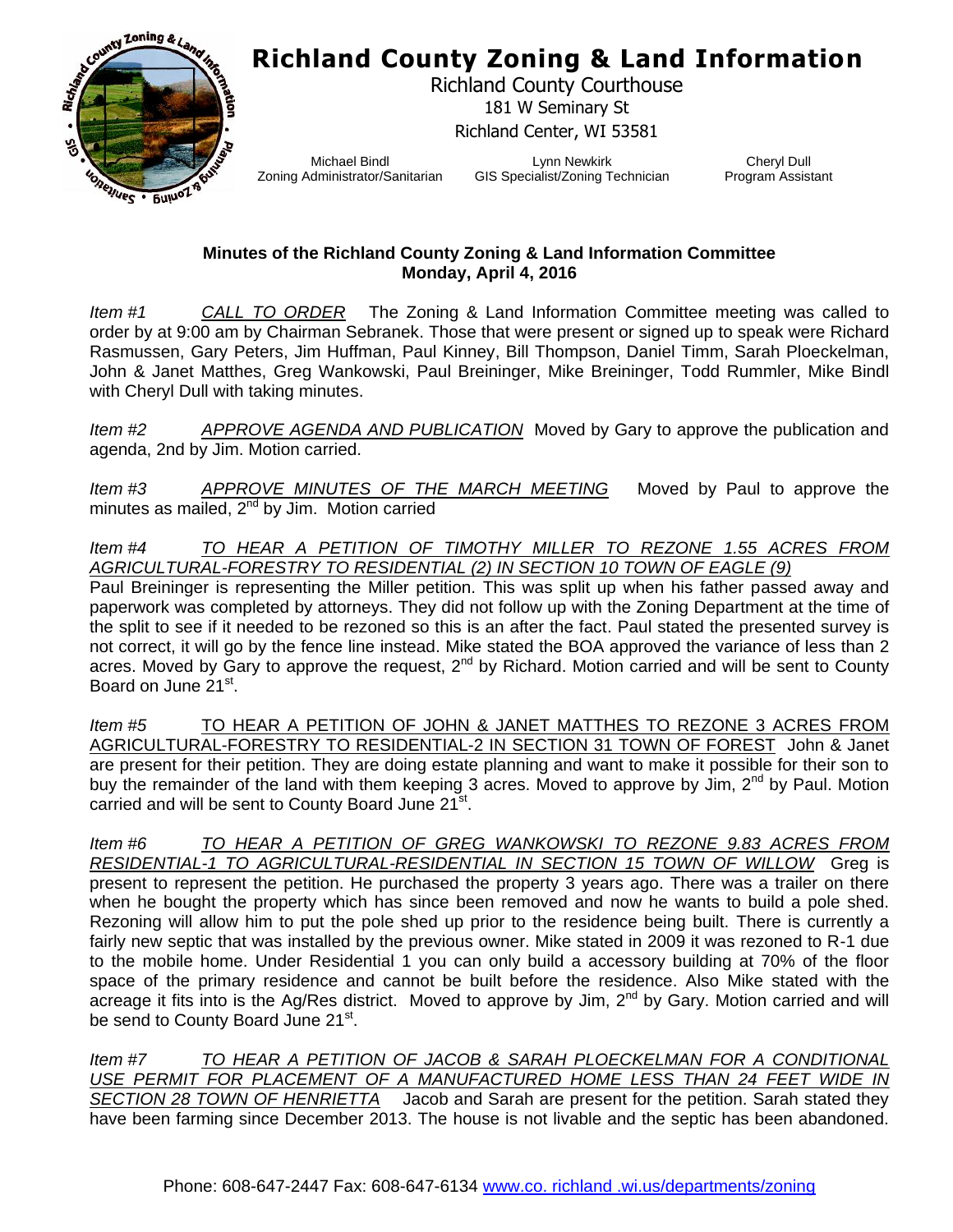

They want to place a 16' x 80' manufactured home on the property for 5 years. They want to build there eventually but can't afford to right now. Jim asked if they had gone before the town board prior to purchasing? Sarah stated "No". She stated she had talked to the township and they told her she could do what she wanted. She stated she talked to the township again who stated it was up to the Zoning office. She contacted the Zoning office and they told her she didn't need to rezone and there was no restrictions on the property. Mike stated she talked to Lynn, who was under the understand that it was a house. Todd Rummler questioned the Ordinance which allows a secondary structure if used for farming operation. Mike read the wording of the Ordinance which allows for a mobile home only if the primary residence is used for farming. Daniel stated there is only a couple of people that don't want it and they are the elected officials. The Ploeckelman's have signatures from people that would accept it for a residence of the Township. Sarah said the Township said the County will approve it if they want. Larry asked it they were aware that the Township denied it and does not want mobile homes in their township. Daniel read some wording from the Ordinance and felt they should approve it. Mike Breininger asked to speak, he stated his children have worked on farms and it is a great experience for them. He feels the farms are vanishing and this should be approved. Jim stated that not too far from where these people own there was another family that was fixing up a house and the town board approved for them to do that. Jim feels this is the same sort of situation. Mike stated the Zoning Ordinance only allows for 3 years for a CUP, you can make it less but not more. Moved to approve by Jim. Motion to amended by Gary for a condition of a maximum of 3 years, 2<sup>nd</sup> by Jim. Richard fells that we are not setting a good precedence of not following the townships wishes.

Larry called for a roll call vote: Jim – Yes, Paul- Yes, Larry – No, Gary – Yes, Richard – No. Roll for the conditions of 3 years maximum: Jim – Yes, Paul- Yes, Larry – No, Gary – Yes, Richard – No Motion carried with a 3 year maximum while a house is being built.

*Item #8 UPDATE ON PLSS CORNERS* Todd updated the Committee that Azmark is making good progress on the river bottom. Pat has his field research done and will start the field work. Todd has his research started and will start field work towards the end of the week.

*Item #9 COMMUNICATION TOWERS/CUP* Mike stated under Ag/F, Communication tower is by CUP. Any other zoning district it is not. Burkes now want to rezone their property to Ag/R. Had this been Ag/R prior they wouldn't have needed a CUP. Larry felt the Committee should always have the right to speak concerning the tower. Todd stated that if there is a neighboring landowners opposed, they can file a lawsuit. Mike questioned if the CUP should be removed from the Ag/For or should it be added to other Zoning Districts? Gary felt that all Districts should be by CUP. Moved by Gary to add CUP for Communication Towers to all Zoning Districts, 2<sup>nd</sup> by Jim. Motion carried.

*Item #10 POSSIBLE ZONING ORDINANCE REVISIONS* Mike stated that Ben hasn't gotten back to us on the Adult Entertainment. Mike suggested that splitting land further should be by CUP not by Deed Restriction.

Mike recommending changing the Ordinance to remove the mobile home out of permitted use in the Ag/For District and move it to Conditional use but leave the  $2^{nd}$  residence for family member or hired hand, adding that the mobile home must be removed when it is not a farm hand residence and cannot become rental property if no longer used for farm hands.

Richard stated there was a mobile home placed somewhere for a hired man and when the hired man left it was sold and no follow up was done.